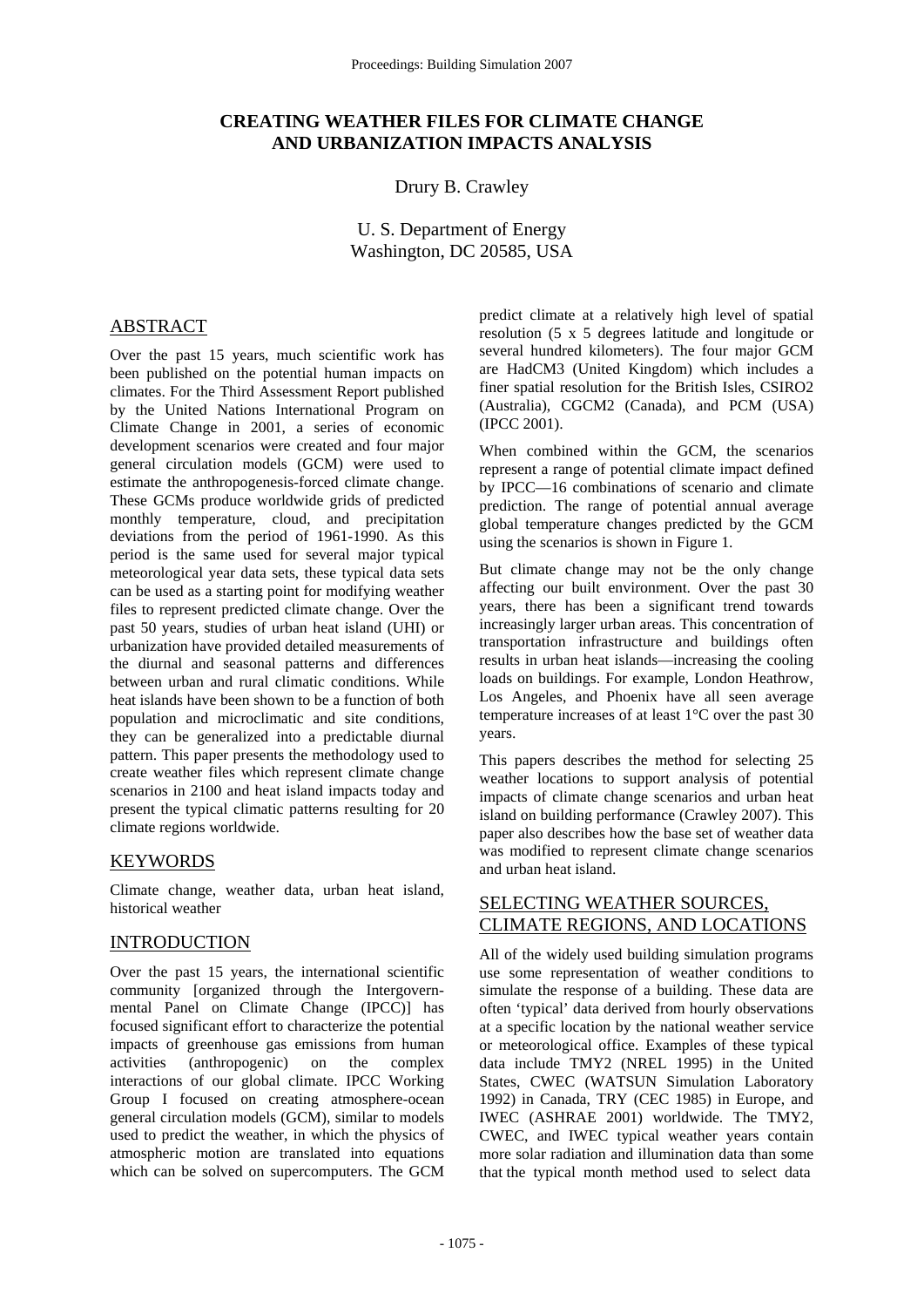

Figure 1. Global Annual Average Temperature Change Predicted by Four Major Global Climate Models

for these data sets fits the long-term climate patterns better.

First consideration was that the locations should have a reasonable source period of record—on the order of 15 years—to make this work possible. The TMY2/SAMSON/NSRDB and CWEC/CWEEDS have more than 30 years for all their locations. IWEC locations have up to 19 years. But the periods of record vary—TMY2/SAMSON/NSRDB covers 1961-2005 while CWEC/CWEEDS covers ~1950-1999, and IWEC covers 1982-1999. Despite these differences, TMY2, CWEC, and IWEC were the most robust climatic data sources from which to select the range of climate regions for this work.

#### **Climate Classification**

Early in the 20th century, Vladimir Köppen (1918) proposed categorizing the climate regions of the world with a relatively straightforward schema, originally intended for agricultural use. Over the past 90 years, this schema has been expanded but remains much as Köppen originally proposed. The major Köppen climate classes are:

- A Tropical humid climates
- B Hot dry climates
- C Mild mid-latitude climates
- D Cold mid-latitude climates
- E Polar climates
- H Highland climates



Figure 2 Map of Köppen Climate Classes

These six major climate types are further subdivided into hot/cold and dry/wet—creating 20 regions which represent the range climatic conditions worldwide. See the description of each class in Table 1 and a world map of the classes above in Figure 2.

The first step was to determine which Köppen climate class that the available TMY2, CWEC, and IWEC locations best fit. As a second step, the population rank of the cities was added, based on Brinkhoff (2007). The goal was to select at least one location within each climate region to represent that region. Generally, from the equator to approximately 40-50º latitude, the location within the TMY2/CWEC/IWEC data sets with the highest population was selected. Ten of the 25 locations are in the top 25 largest population centers. (Note that for colder climates—where no city rank is shown there are not many cities with large populations.)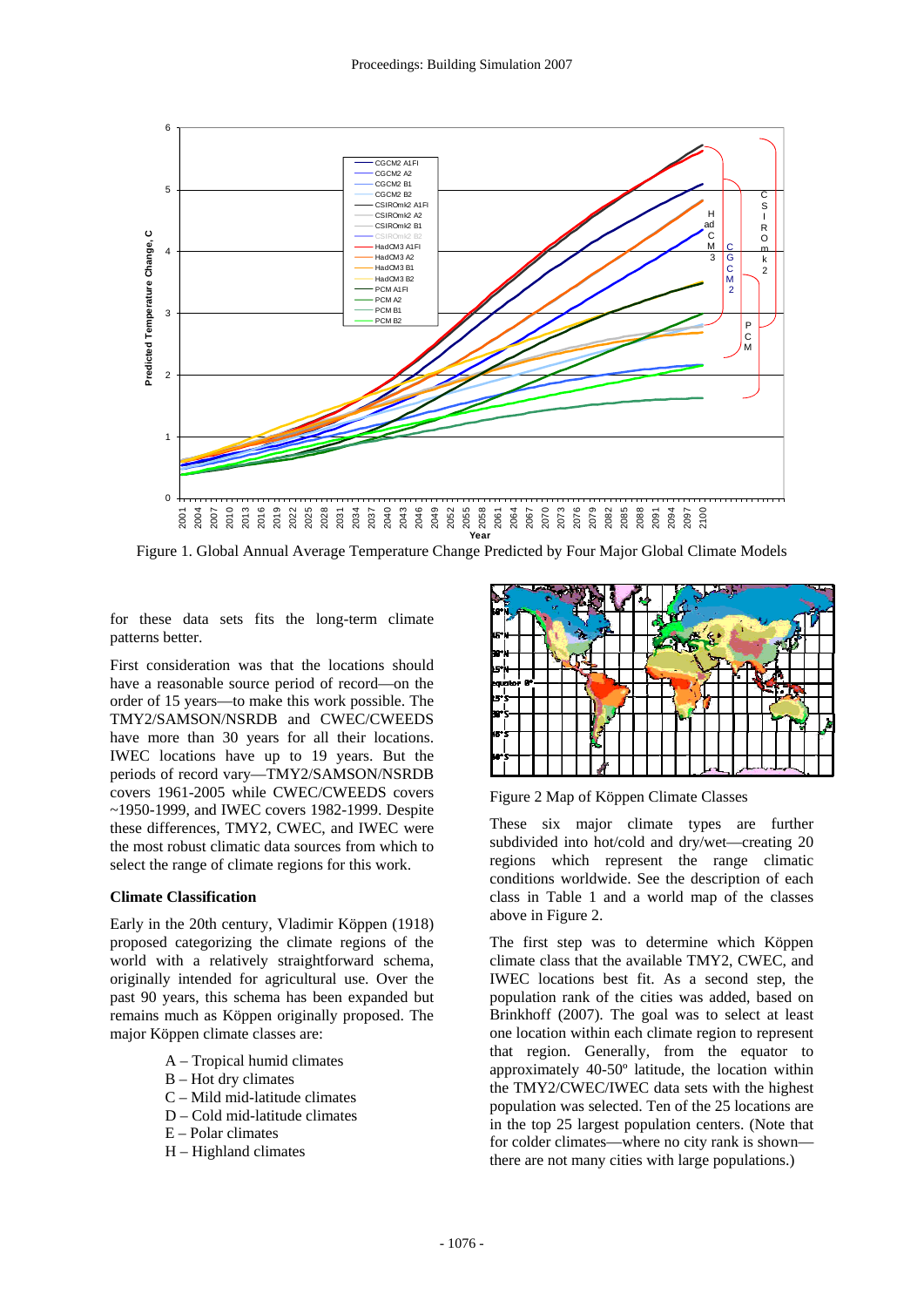| Climate    | Description                                      |
|------------|--------------------------------------------------|
|            | Tropical wet (no dry season, rainforest, hot all |
| Af         | year, lat. $< 10^{\circ}$ )                      |
|            | Tropical monsoonal or tradewind-coastal (short   |
| Am         | dry season, lat. 5-25°)                          |
|            | Tropical savanna (pronounced wet & dry           |
| Aw         | seasons, lat. 15-20°)                            |
| BSh        | Hot subtropical steppe (lat. 15-30°N)            |
|            | Mid-latitude dry semiarid (e.g. Great Plains of  |
| BSk        | USA, lat. 15-60°N)                               |
| <b>BWh</b> | Subtropical hot desert (lat. 15-25°N)            |
|            | Humid subtropical (mild with no dry season,      |
| Cfa        | hot summer, lat. 20-35°N)                        |
|            | Marine west coastal (warm summer, mild           |
| Cfb        | winter, rain all year, lat. 35-60°N)             |
|            | Marine west coastal (mild summer, cool winter,   |
| <b>Cfc</b> | no dry season, lat. 35-60°S)                     |
|            | Mediterranean climate (dry hot summer, mild      |
| Csa        | winter, lat. 30-45°S)                            |
|            | Mediterranean climate (dry warm summer, mild     |
| Csb        | winter, lat. 30-45°S)                            |
|            | Humid continental (hot summer, cold winter,      |
| Dfa        | no dry season, lat. 30-60°N)                     |
|            | Moist continental (warm summer, cold winter,     |
| Dfb        | no dry season, lat. 30-60°N)                     |
|            | Subarctic (cool summer, severe winter, no dry    |
| Dfc        | season, lat. 50-70°N)                            |
|            | Humid continental (hot winter, cold dry winter,  |
| Dwa        | lat. $30-60°N$ )                                 |
|            | Moist continental (warm summer, dry severe       |
| Dwb        | winter, lat. $30-60^\circ N$ )                   |
|            | Subarctic (cool summer, dry severe winter, lat.  |
| Dwc        | $50-70°N$                                        |
|            | Subarctic (cool summer, severely cold dry        |
| Dwd        | winter, lat. $50-70^\circ N$ )                   |
| ET         | Polar (tundra, no true summer, latitude 60-75°)  |
| H          | Severely cold high altitude climate              |

Table 1. Köppen Climate Classification System

For 5 Köppen climate regions where there were both major developed and emerging country locations, a second location was selected—part of a test of developed versus emerging building design practice. The twenty-five locations selected and their Köppen and a few other major climatology attributes based on the typical files (TMY2, CWEC, and IWEC) are shown in Table 2 below.

#### **Selecting Climate Years for Simulation**

Rather than attempting to run up to 45 years of weather data for each location plus the possible climate scenarios, a more efficient way was to attempt to determine the years which would produce the highest and lowest energy use. Initially this was thought to be something as simple as a combination of highest and lowest heating and cooling degree days for each weather year might be sufficient to select the years producing the highest and lowest energy years. To test this, a prototype small office building was simulated using the

EnergyPlus building energy simulation model (Crawley et al. 1999). Three locations—an extreme cold location (Resolute, Nunavut, Canada), a midlatitude location (Washington, DC—Sterling VA, USA), and a tropical location (San Juan, Puerto Rico)—were selected to represent a wide range of climate conditions. These three locations are part of the TMY2 and CWEC data sets, which have longer available period of record (45 and 49, respectively). Thus, for Resolute, the same prototype was simulated in all the available years—sized using the ASHRAE 2005 Fundamentals design conditions from 1963 through 1999 plus the CWEC typical year data.

Starting with the results for the Washington-Dulles Airport, VA, USA (Sterling, VA, USA) climate and energy calculations in Figure 3, all 45 years in the TMY2/SAMSON/NSRDB data set for Washington, DC are ranked from coolest to warmest based on the combination of heating and cooling degree days, base 18 and 10 C, respectively. From Figure 3, one might presume that 1969 might result in the combination of highest cooling and lowest heating while 1990 resulted in the combination of lowest cooling and highest heating in terms of energy. Yet when the energy end-use results for these 46 annual simulations were assembled, this proved to not be the case. As shown in Figure 4, while 1990 had the next to lowest energy use, 2001 resulted in the lowest energy use overall of the 45 simulated years and a full third of the years yielded a higher annual energy consumption than 1969. A similar comparison is shown in Figures 5 through 8 for Resolute, Nunavut, Canada and San Juan, Puerto Rico. As shown in Figure 5, for Resolute the lowest heating degree days (there were no cooling degree days for Resolute) was for 1998 and the highest heating degree days was for 1972. Figure 6 shows that the 1998 data result in the 3rd lowest energy use and 1972 does result in the highest annual energy use. In Figures 7 and 8, similar results are shown for San Juan, Puerto Rico. In this case, 1961 is the coolest year and the second lowest energy use while 1980 is both the warmest year and highest energy use.

From this test case of three locations, one can conclude that selecting weather data based on single, simple climate descriptors such as degree days would not guarantee the lowest or highest energy for the period of record. There are too many contributing variables such as solar radiation and humidity that were significantly impacting energy use. The only reasonable way to select the cool and warm years for the climate change scenario tests was to run the prototype office through the complete set of years (707 simulations).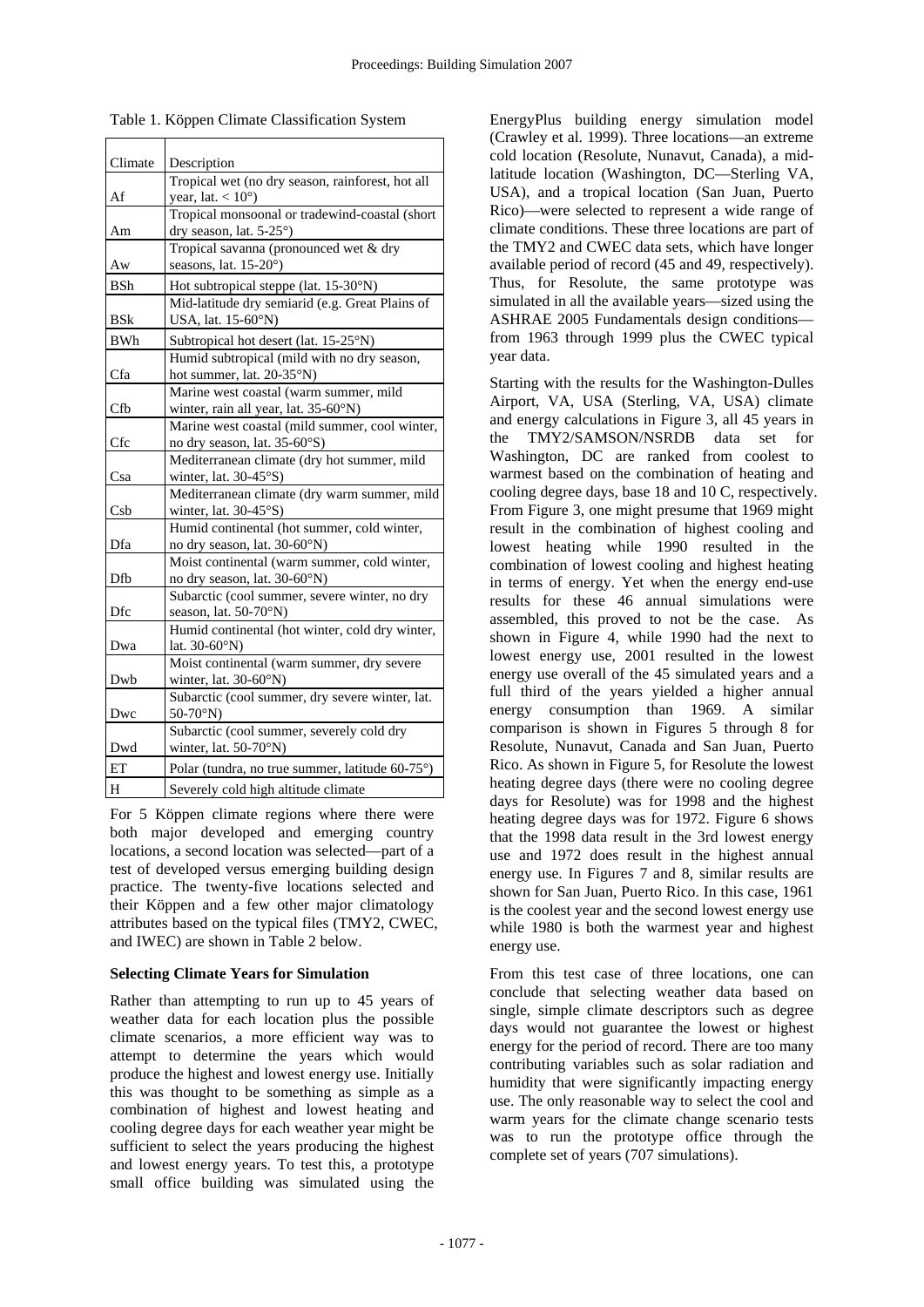#### Proceedings: Building Simulation 2007



Figure 3 Washington, DC Heating and Cooling Degree Days Ranked from Highest to Lowest



Figure 5 Resolute, Nunavut, Canada Heating Degree Days Ranked from Highest to Lowest







Figure 4 Washington, DC Energy End-use Consumption for  $550 \text{ m}^2$  Office Building



Figure 6 Resolute, Nunavut, Canada, Energy Enduse Consumption for  $550 \text{ m}^2$  Office Building



Figure 8 San Juan, Puerto Rico, Energy End-Use Consumption for  $550 \text{ m}^2$  Office Building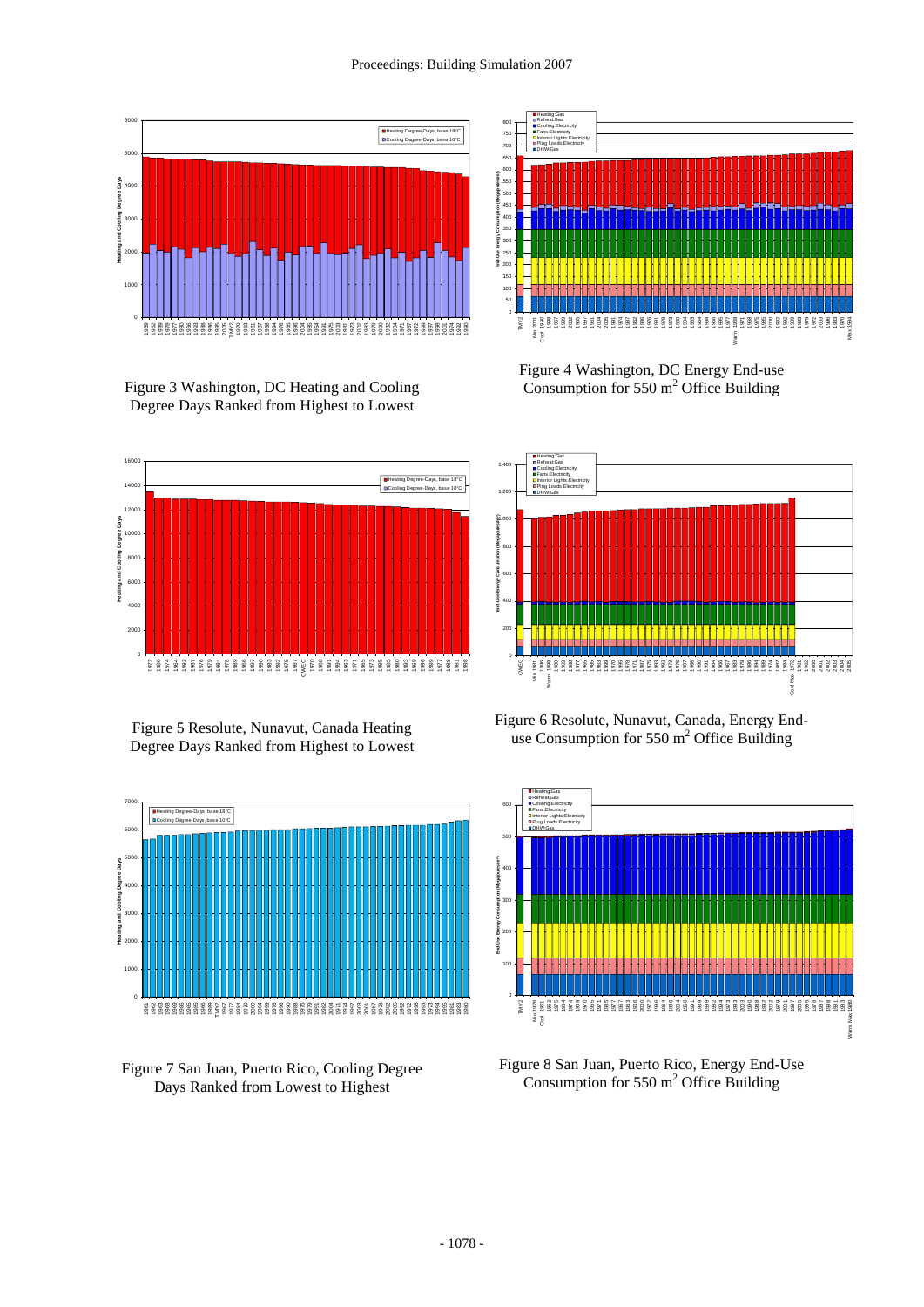# REPRESENTING THE CLIMATE SCENARIOS

As described above, the four major storylines developed by IPCC WG III represent a potential range of different demographic, social, economic, technological, and environmental developments (IPCC 2000). Four emissions scenarios from the storylines–A1FI, A2, B1, and B2–cover the range of potential climate impacts as defined by the IPCC:

- A1: rapid economic and population growth, three groups of alternative energy system change: fossil intensive, non-fossil sources, or balance among sources.
- A2: continuous population growth, but fragmented economic growth.
- B1: population peaks in mid- 21st century; economic change towards service and information economy, clean and resourceefficient technologies at global level.
- B2: local solutions to economic, social, and environmental sustainability; intermediate population and economic development.

Mitchell (2003) created a dataset with a higher resolution of 0.5 x 0.5 degrees latitude and longitude. These data are monthly grids for the period 2001-2100. Five climatic variables are provided: cloud cover, diurnal temperature range, precipitation, temperature, and vapour pressure. In the data set, there are 16 climate change scenarios—the four GCM with four SRES emissions scenarios each (A1FI, A2, B2, B1). Between them, the 16 scenarios cover 93% of the possible range of future global warming estimated by the IPCC in their Third Assessment Report (2001).

The Hadley CM3 GCM was selected to represent the four climate scenarios because, as seen in Figure 1, it provides a broadest range of predicted global average temperature change among the four GCM. Since Mitchell reanalyzed the data to create a denser global grid, the predicted monthly change for a weather variable could be simply looked up. As noted above, Mitchell's data includes cloud cover, diurnal temperature range, precipitation, temperature, and vapor pressure. As the weather data used by EnergyPlus (and most energy simulation programs) does not include precipitation, these data were not included in modified weather data files. Since the change in vapor pressure indicated by Mitchell in this data set was quite small, it was also not included.

The existing weather files were modified to account for changes in diurnal temperature range, dry bulb temperature, and cloud cover. Solar radiation was

recalculated based on the modified cloud cover. A program was created to read in the existing weather file and GCM monthly delta values, recalculate the hourly dry bulb temperature based on both the temperature change and the reduced diurnal temperature range, recalculate the humidity ratio based on relative humidity, and recalculate the hourly global, direct normal, and diffuse horizontal solar radiation based on the cloud cover. Figure 9 shows an example of the average hourly temperatures for January in Washington, DC. Note that there is almost imperceptible compression of the diurnal temperature range for Scenarios B1 and B2, while for Scenarios A1FI and A2 there is no difference from the baseline TMY2 weather.

# REPRESENTING THE URBAN HEAT ISLAND

That urban conditions are different from rural has been recorded for more than 2,000 years. As Neuman (1979) found in a historical review of heat island, the air pollution and temperature differences in Rome from the countryside was noted in the odes of Quintus Horatius Flaccus in 24 B.C. From the Middle Ages, London was known for its pollution. King Edward I banned the burning of sea coal in 1306; Queen Elizabeth I banned the burning of coal during sessions of Parliament.

In the early 1800s, Luke Howard first described the altered meteorological conditions caused by pollution in London as 'city fog' (Howard 1833). Howard also measured the temperature differences between the urban center and the countryside for a number of years, publishing his initial findings in 1820. In a footnote to his table of mean monthly temperature differences, Howard wrote: "night is 3.70º *warmer* and day 0.34º *cooler* in the city than in the country," recognizing what today is called the heat island effect.

More recently, Mitchell (1953, 1961) and other researchers have measured the heat island phenomenon. Oke and Runnells (1988, 2000) developed a diagram to explain the diurnal patterns of heat island. Their diagram is consistent with measured data such as Streuker (2003) and Morris and Simmonds (2000). Streuker's measurements reinforced Oke's findings (1973) that heat island intensity depends on a number of factors including urban density (population density), vegetation and surface albedo.

The US Environmental Protection Agency (EPA) estimates that the heat island effect is in the range of  $2-10^{\circ}F$  (1-5<sup>o</sup>C) (EPA 2007). But this is a range of potential impacts, not an annual, monthly or even a daily average. Most discussions in the heat island literature focus on mitigating the effects through green roofs, increased vegetation, light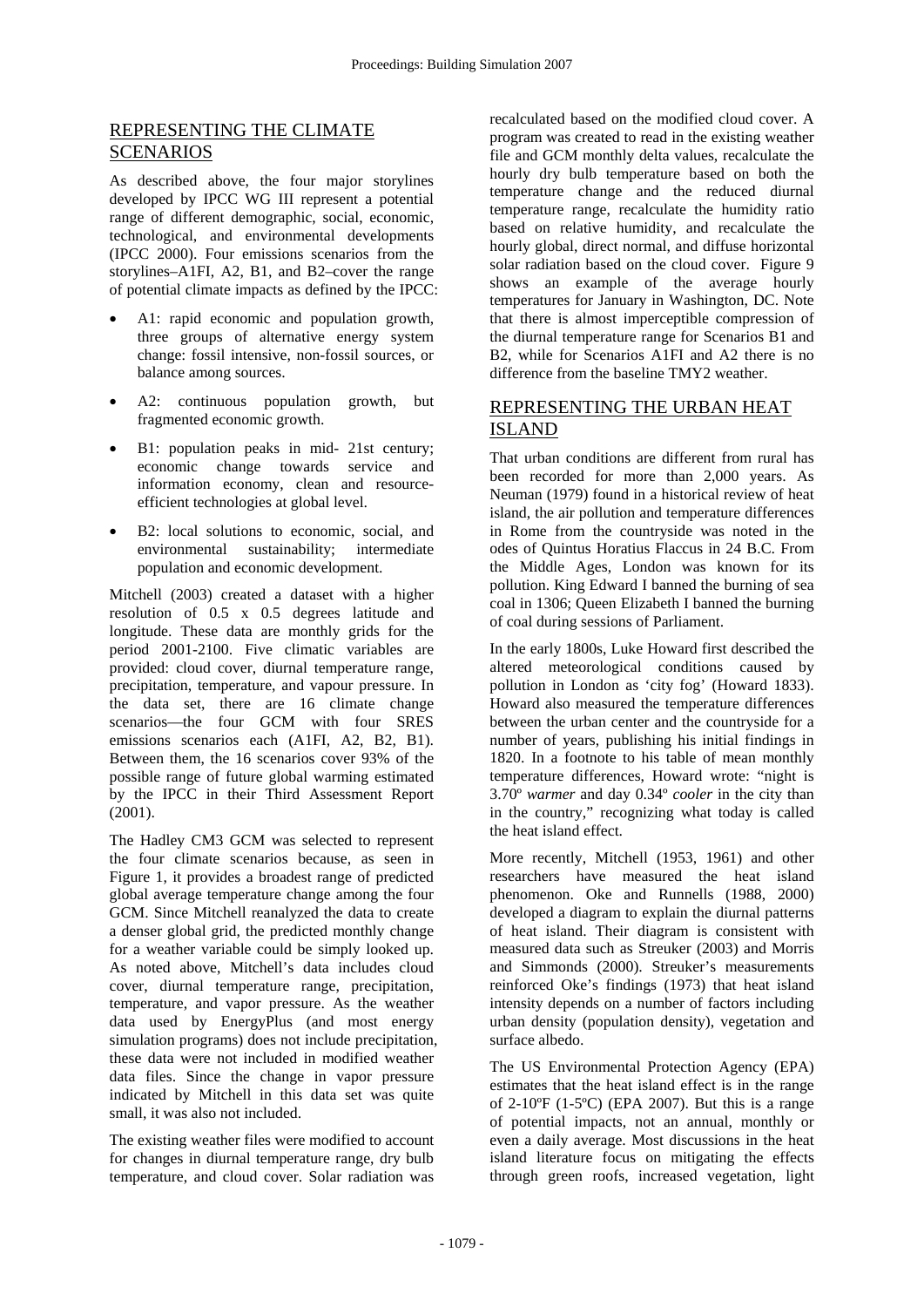roof colors, and reduction of hard surfaces. Little attention has been given to the measurement of the resultant air temperatures and how they impact building operating performance.

In reviewing the measured data, one could see that heat islands could be represented as a change to the diurnal temperature patterns. This was implemented in the same program used for the climate change scenarios. For heat islands, the program modifies dry bulb temperatures and recalculates the humidity ratio in an existing weather file. An example for the hourly average dry bulb temperatures in April is shown in Figure 10. Because the EPA estimates that the heat island effect is in the range of 1 to 5ºC, these values were selected to represent the range of heat island modification except for colder climates (>48 degress latitude) where the climates would be represented by 1 and 3 ºC. The result was a set of new weather files representing a range of heat island impacts based on the typical weather file and the high and low energy years for each of the 25 locations described above.

# **CONCLUSION**

This paper describes the development of a set of modified typical and high-low energy weather years to represent four scenarios of climate change and two cases of urban heat island. Examples of the resulting climate change scenarios and urban heat island cases are shown in Figures 9 and 10.

This set of 525 weather files were then used in subsequent work to examine the simulated impacts of climate change and UHI on a small office building designed to current practice, good energy standards, and low energy practice.

### REFERENCES

- ASHRAE. 2005. *Handbook of Fundamentals*. Atlanta: ASHRAE.
- ASHRAE. 2001. *International Weather for Energy Calculations (IWEC Weather Files) Users Manual and CD-ROM*, Atlanta: ASHRAE.
- Brinkhoff, Thomas. 2007. *City Population*. http://www.citypopulation.de/
- CEC. 1985. *Test Reference Years, Weather data sets for computer simulations of solar energy systems and energy consumption in buildings*, CEC, DG XII. Brussels, Belgium: Commission of the European Community.
- Crawley, Drury B. 2007. "Estimating the Impacts of Climate Change and Urbanization on Building Performance," in *Proceedings of Building Simulation 2007*, Beijing, China, IBPSA.
- Crawley, Drury B., Linda K. Lawrie, Curtis O. Pedersen, Richard J. Liesen, Daniel E. Fisher, Richard K. Strand, Russell D. Taylor, Frederick C. Winkelmann, W.F. Buhl, A. Ender Erdem, and Y. Joe Huang. 1999. "EnergyPlus, A New-Generation Building Energy Simulation Program," in *Proceedings of Building Simulation '99*, Kyoto, Japan. IBPSA.
- Crawley, Drury B. 1998. "Which Weather Data Should You Use for Energy Simulations of Commercial Buildings?," *ASHRAE Transactions*, 104 Pt. 2. Atlanta: ASHRAE.
- EPA. 2007. *Heat Island Effect*. http://www.epa.gov/heatisland/
- Howard, L. 1833. *Climate of London Deduced from Meteorological Observations*, 3rd Edition in 3 Volumes. London: Harvey & Darton.
- Intergovernmental Panel on Climate Change. 2000. *Emissions Scenarios, IPCC Special Report*. Cambridge: Cambridge University Press.
- Intergovernmental Panel on Climate Change. 2001. *Climate Change 2001: Impacts, Adaptation and Vulnerability*. Cambridge: Cambridge University Press.
- Köppen, W. 1918. "Klassifikation der Klimate nach Temperatur, Niederschlag und Jahreslauf." Petermanns Mitt., Vol. 64, pp. 193-203.
- Mitchell, J. M. 1961. "The Temperature of Cities." *Weatherwise*: 224-229, 258.
- Mitchell, J. M. 1953. "On the Causes of Instrumentally Observed Secular Temperature Trends." *Journal of Meteorology* 10: 244-261.
- Mitchell, T. D. 2003. *A comprehensive set of climate scenarios for Europe and the globe*. Tyndall Centre for Climate Change Research.
- Morris, C. J. G. and I. Simmonds. 2000. "Associations between Varying Magnitudes of the Urban Heat Island and the Synoptic Climatology in Melbourne, Australia." *International Journal of Climatology* 20: 1931- 1954.
- NCDC. 1981. *Typical Meteorological Year User's Manual, TD-9734, Hourly Solar Radiation— Surface Meteorological Observations*, May 1981. Asheville, North Carolina: National Climatic Data Center, U.S. Department of Commerce.
- NCDC. 1993. *Solar and Meteorological Surface Observation Network, 1961-1990*, Version 1.0, September 1993. Asheville, North Carolina: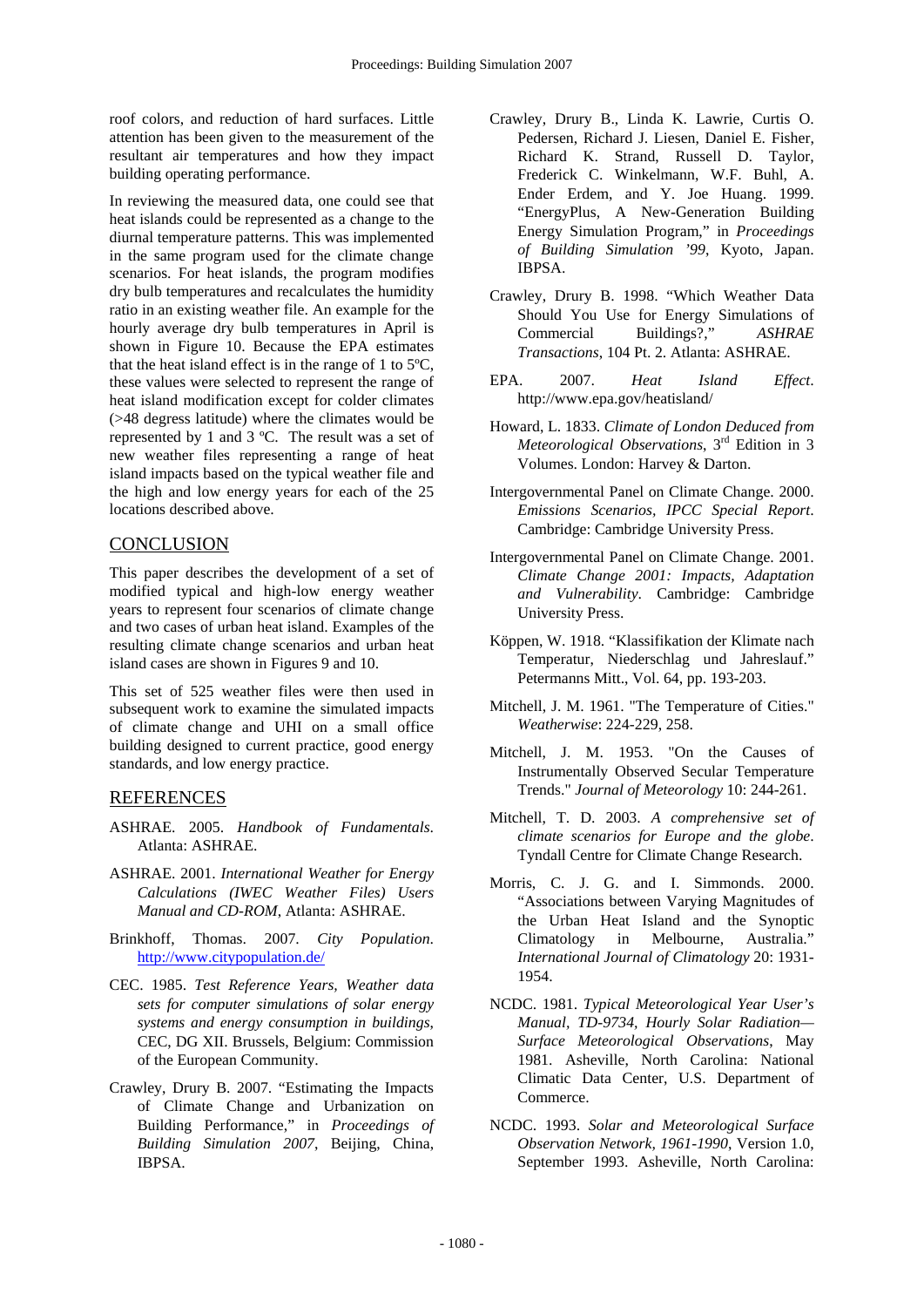National Climatic Data Center, U.S. Department of Commerce.

- NREL. 2007. *User's Manual, National Solar Radiation Database, 1991-2005 Update.* Asheville, North Carolina: National Climatic Data Center, U.S. Department of Commerce.
- NREL. 1995. *User's Manual for TMY2s (Typical Meteorological Years)*, NREL/SP-463-7668, and TMY2s, Typical Meteorological Years Derived from the 1961-1990 National Solar Radiation Data Base, June 1995, CD-ROM. Golden, Colorado: National Renewable Energy Laboratory.
- Neumann, J. 1979. "Air Pollution in Ancient Rome," in *Bulletin of the American Meteorological Society* 60, 1097.
- Oke, T. R. 1988. *Boundary Layer Climates*, Routledge, New York.
- Runnalls, K.E. and T.R. Oke. 2000. "Dynamics and Controls of the Near-Surface Heat Island of Vancouver, British Columbia." *Physical Geography* 21(4): 283-304.
- Streutker, David Richard. 2003. *A Study of the Urban Heat Island of Houston, Texas*, Doctor of Philosophy Thesis, May 2003, Rice University, Houston, Texas.
- WATSUN Simulation Laboratory. 1992. *WYEC2/ CWEC User's Manual, Engineering Data Sets of Hourly Weather Observations in WYEC2 Format and Canadian Weather for Energy Calculations (CWEC files)*. Waterloo, Ontario: WATSUN Simulation Laboratory, University of Waterloo.



Figure 9 Hourly Average TMY2 and Climate Change Scenario Dry Bulb Temperatures for January in Washington, DC



Figure 10 Hourly Average TMY2 and Heat Island Dry Bulb Temperatures for April in Washington, DC